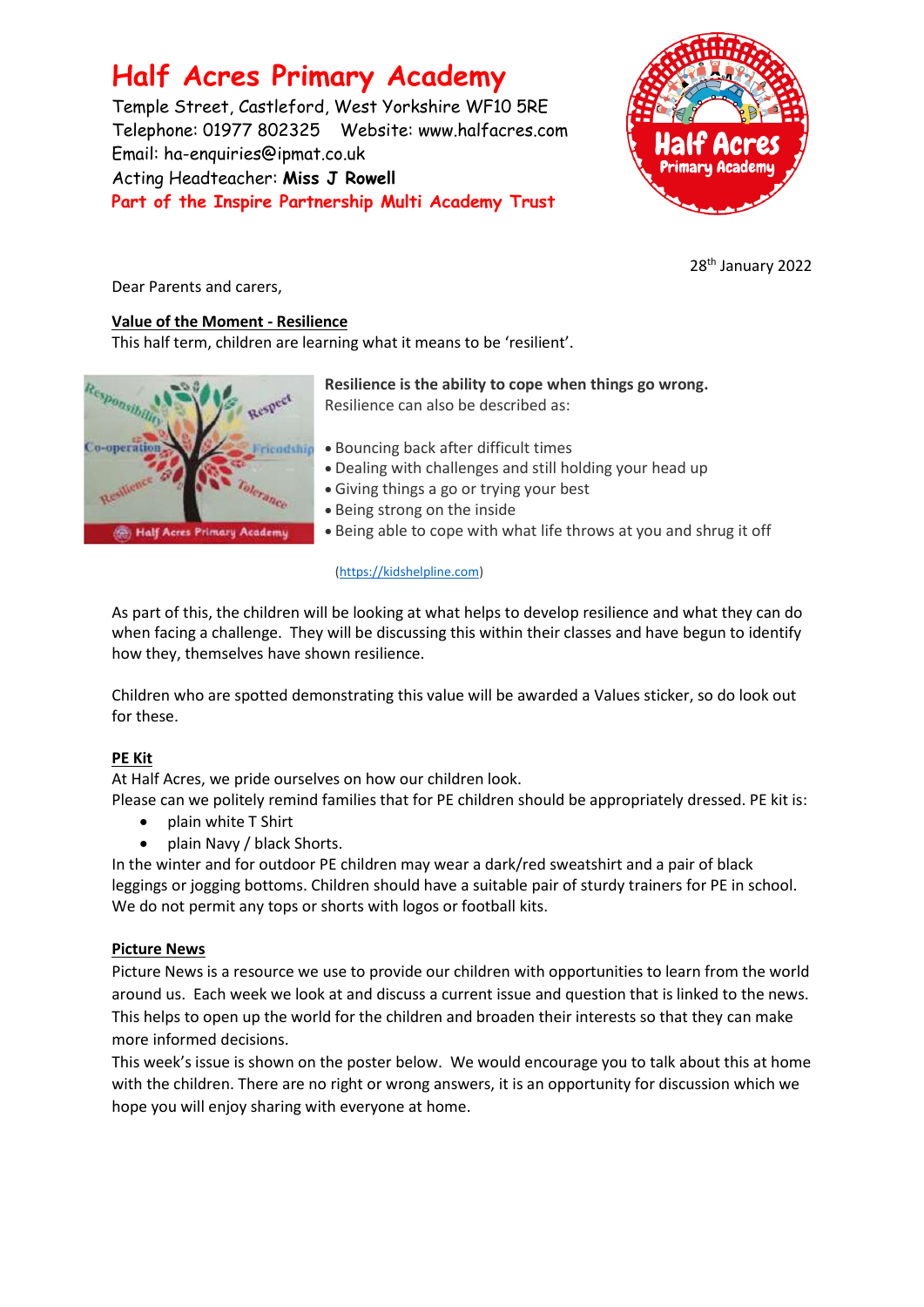

he Queen has announced a special competition ahead of her Platinum Jubilee later this year. The nationwide competition aims to find the perfect pudding that can be served for her Jubilee and beyond. Buckingham Palace has recently unveiled the full line-up of celebrations to mark the Platinum Jubilee this year which, alongside the pudding competition, includes street parties, a concert and a huge street parade. On 6th February, the Queen will have reigned for 70 years - she's the first British monarch to reach the milestone.

# **Half Term Dates**

Friday  $18^{th}$  February – break up for Half Term Monday 28<sup>th</sup> – Staff training day Tuesday 1st March – Return to school

# **Attendance**

Attendance and punctuality are essential for your child to make the most of their learning. The children are encouraged to have 100% attendance, and aim for a minimum of 97% over the Academic year. We also expect pupils to arrive at school by 9am each morning – thank you for your support with this.

| Class        | % Attendance this Week |
|--------------|------------------------|
| Nursery am   | 91.00%                 |
| Nursery pm   | 87.84%                 |
| YRM          | <b>97.63%</b>          |
| <b>YRN</b>   | 95.92%                 |
| 1K           | <b>97.50%</b>          |
| 1W           | 95.12%                 |
| 2C           | 98.71%                 |
| 2S           | 96.47%                 |
| 3AB          | 88.65%                 |
| 3M           | 97.48%                 |
| 4Mc          | 95.45%                 |
| 5BW          | 88.58%                 |
| 5R           | 97.92%                 |
| 60           | 95.92%                 |
| Whole School | 95.99%                 |

We are pleased to share the weekly attendance for each class:

Well done to the five classes who achieved our target percentage of 97% this week. Special CONGRATULATIONS go to Class 2C  $\frac{2}{\sqrt{2}}$  who have the highest percentage this week!

# **Free School Meals Information**

**PARTICULARLY IMPORTANT FOR PARENTS / CARERS OF PUPILS IN UFS, YEAR 1, YEAR 2 or YEAR 3** 

You can apply for income-related free school meals on the Wakefield local authority website: